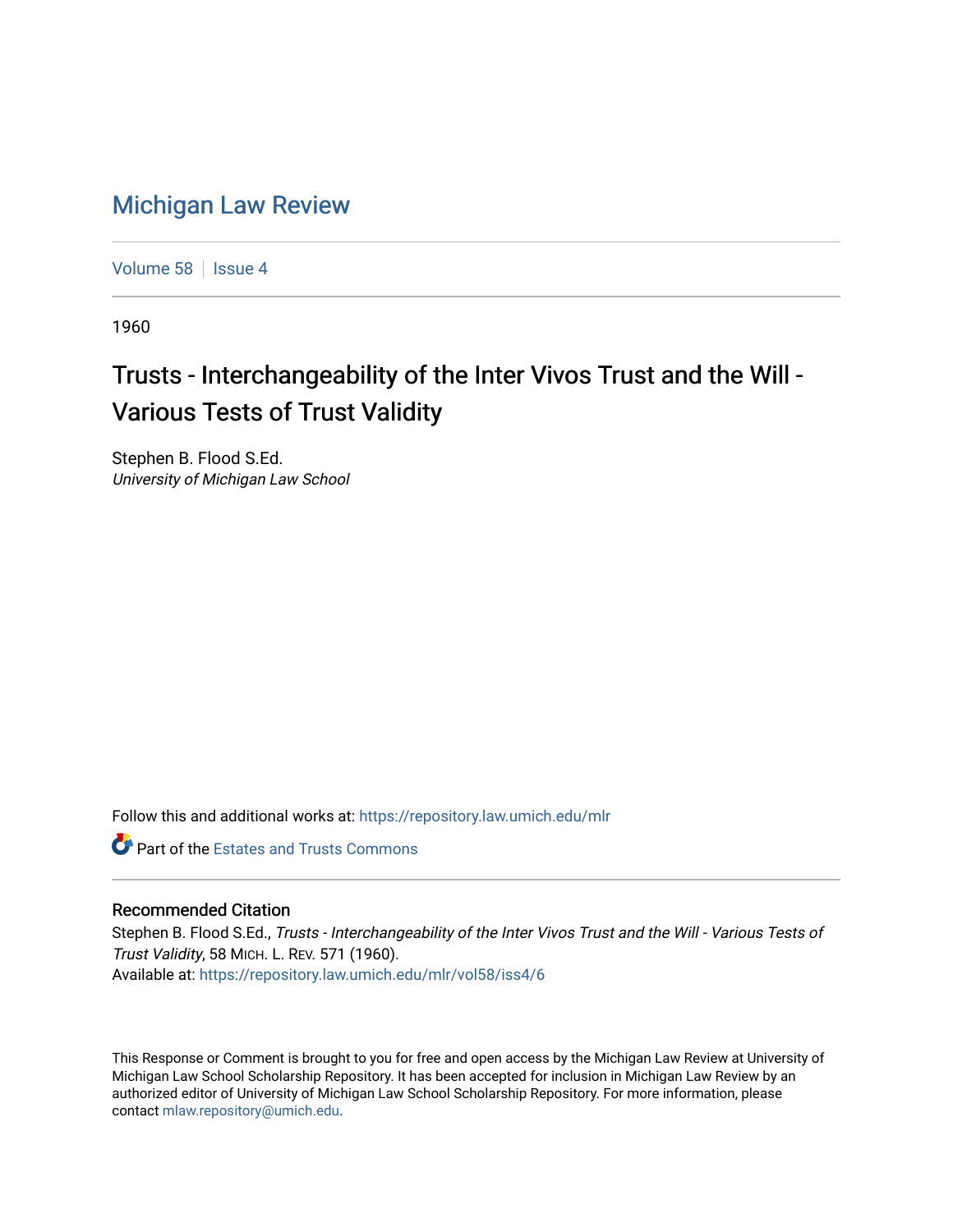TRUSTS-INTERCHANGEABILITY OF THE INTER Vivos TRUST AND THE WILL-VARIOUS TESTS OF TRUST VALIDITY-Assuming interchangeability, an inter vivos trust used in place of a will may bring numerous advantages.<sup>1</sup> Although there is no tax saving,<sup>2</sup> the inter vivos trust, unlike a will, provides expert management of the trust property during the life of the settlor,<sup>3</sup> avoids delay and expense incident to probate proceedings,<sup>4</sup> avoids the continuing necessity of approval of accounts in a "court" trust, and obviates the necessity of ancillary proceedings where the property is located in several states.<sup>5</sup> In addition, it may be possible by use of the inter vivos trust to avoid certain statutory restraints on the freedom of testamentary disposition.<sup>6</sup> In view of these and undoubtedly other advantages, the practical potentiality of the inter vivos trust in estate planning is obvious.

The use of this appealing dispositive arrangement in lieu of a will, however, is impeded by the immense difficulty in discerning with any preciseness the degree to which the inter vivos trust and the will may be used interchangeably. The feature of a will which distinguishes it from other methods of disposition is that it remains ambulatory until the death of the testator.<sup>7</sup> In order,

**I** See, generally, **1** BowE, **ESTATE PLANNING AND TAXATION 183-188** (1957); **CASNER, Es-TATE PLANNING,** 2d ed., **87-106 (1956);** Heffernan and Williams, "Revocable Trusts in Estate Planning," 44 CORN. **L.Q.** 524 at **531-542 (1959);** King, "Trusts as Substitutes for Wills," 14 RockY Mr. L. REV. 1 (1941). The use of an inter vivos trust in place of a wil does not necessarily presuppose that the testamentary method of disposing of property at death is dispensed with entirely. An inter vivos trust may be utilized to dispose of part of the estate while a will is used conjointly to dispose of the rest. <sup>2</sup> See **CASNER,** ESTATE **PLANNING, 2d** ed., 99 (1956); Heffernan and Williams, "Revo-

cable Trusts in Estate Planning," 44 CoRN. L.Q. 524 at 531-537 (1959).

3 See **CASNER, ESTATE PLANNING, 2d** ed., 99 (1956). If the settlor should afterward become incompetent, the trust will still be operative to dispose of his property at his death, whereas the advent of his incompetency would render subsequent testamentary disposition open to attack. In addition, the inter vivos trust gives the settlor the reassurance of seeing his dispositive machinery in operation and having opportunity to defend it if attack is made on it during his lifetime. The possibility of an attack on the trust during the settlor's lifetime, however, is rather remote. See note 9 infra.

**4** *See* **CASNER,** ESTATE **PLANNING, 2d** ed., 100-102 (1956); Heffernan and Williams, "Revocable Trusts in Estate Planning," 44 CoRN. L.Q. 524 at 538-539 (1959); King, "Trusts as Substitutes for Wills," 14 Rocky Mr. L. Rev. 1 at 3-4 (1941). For a comparison of the relative over-all costs of the inter vivos and testamentary trust, see **I** BowE, **ESTATE PLAN-NING AND** TAXATION 186-187 (1957). Of course, whether the inter vivos trust would be less expensive may depend upon how long the settior lives after executing it. In addition to avoiding delay and expense incident to probate proceedings, the use of the inter vivos trust avoids notoriety as to the dispositive arrangement.

5 See **CASNER,** ESTATE **PLANNING,** 2d ed., 102 (1956); Heffernan and Williams, "Revocable Trusts in Estate Planning," 44 CoRN. **L.Q.** 524 at **539 (1959).**

**6 E.g.,** the spouse's election statute and the mortmain statute. Whether or not it is and should be possible to avoid these statutes **by** use of the inter vivos trust in place of a will is considered more fully later in this comment.

**7** National Shawmut Bank v. Joy, **315** Mass. 457 at 470, **53 N.E. (2d) 113** (1944).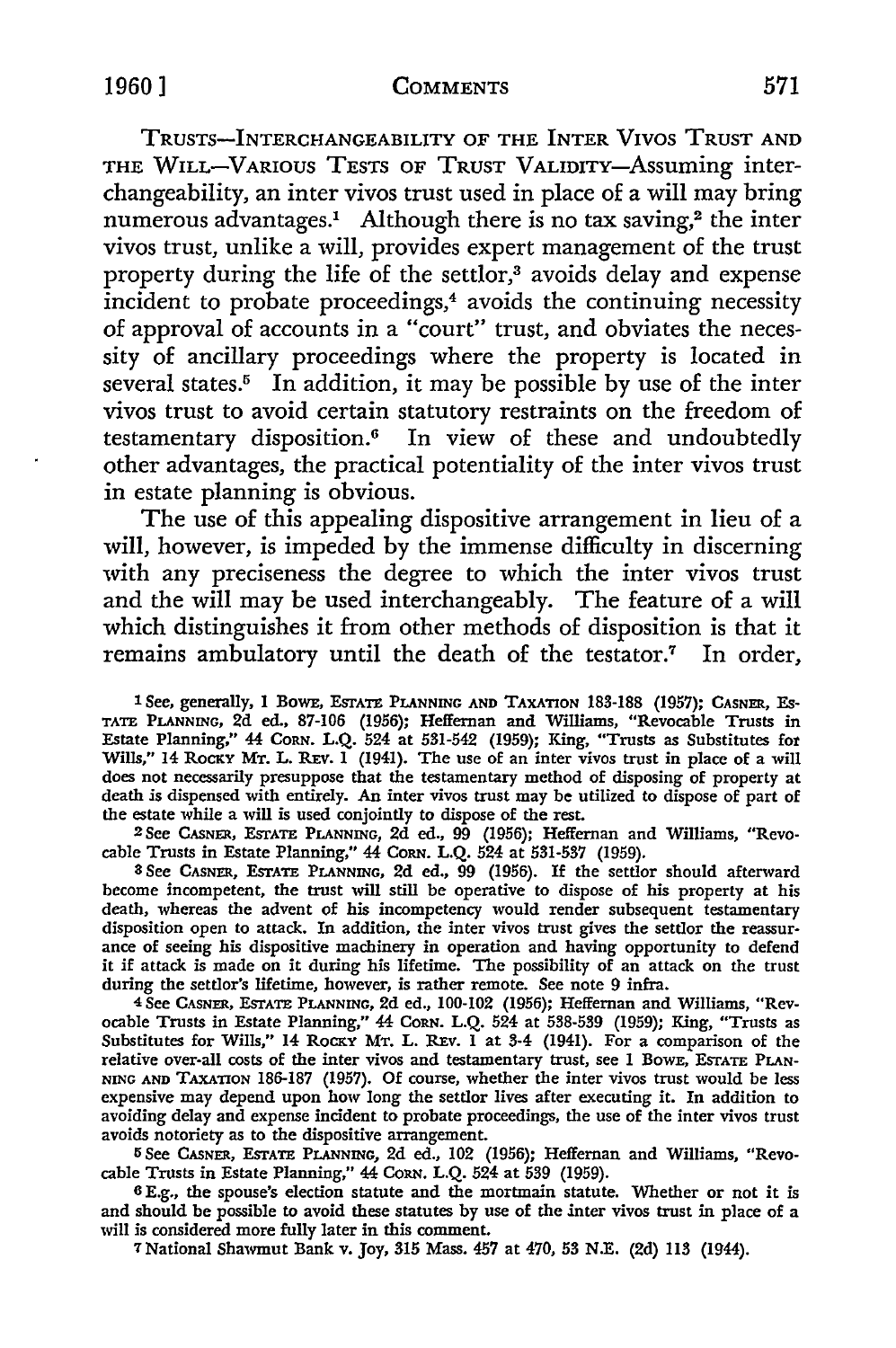therefore, for an inter vivos trust to take the place of a will, the settlor must reserve to himself some of the principal rights and powers of ownership.8 The reservation of these rights and powers by the settlor adds to the trust, in varying degree, the ambulatory' feature which is characteristic of a will. Emerging from the great body of litigation in this area, however, are limitations on the degree to which an inter vivos trust may be made ambulatory and still remain a valid trust.<sup>9</sup> This comment will be devoted to an examination of various tests of trust validity in this setting and their relative utility as tools for analysis.

#### I. A **TESTAMENTARY TEST**

Where the validity of an alleged inter vivos trust is in issue, it appears anomalous to analyse the problem from the standpoint of whether the disposition is testamentary, that is, whether it is a will.<sup>10</sup> When an owner of property intends and attempts one type of disposition, to say that he has effected an entirely different type of disposition seems to be a needlessly roundabout way of saying that he has failed to accomplish his purpose. An underlying rationale for the indirect approach, however, may be found in the notion that it is inexcusably evasive to accomplish by one method of disposition that which has traditionally been done by another method governed by a different set of rules. According to this notion, a court, in order to prevent evasion, should look to the substance rather than the form of the transaction. The question to be examined is whether there is any room for this kind of reasoning in the setting of the inter vivos trust used in place of a will.

**<sup>8</sup>**Those most typically reserved are the right to income for life, the power to revoke, amend or modify, and the power in some form to control the administration of the trust without being a trustee.

**9** Theoretically, a trust may have been invalid from the start for the reason that title did not pass to the trustee, or because an agency rather than a trust relationship was created incident to an effective transfer of title. On the other hand, a trust may be invalid only after the death of the settlor. The usual example of the latter situation is where no interest passed *in praesenti* to the remainderman-beneficiary at the time of the creation of the trust. The instrument is not effective to pass an interest at the time of the settlor's death, because presumably it was not executed in accordance with the requirements of the statute of wills. For practical purposes, however, since an attack on the trust almost invariably comes after the death of the settlor, the words "valid" and "invalid" will be used in this comment to refer generally to whether the trust may be given operative effect after the death of the settlor, and not specifically to whether the trust was invalid *ab initio* or only at this later time.

**10** Although the courts and writers commenting on their decisions often conclude rather loosely that an alleged inter vivos trust is "testamentary," it is clear that what is meant is that the instrument does not effect a valid inter vivos disposition, and not that it is a will.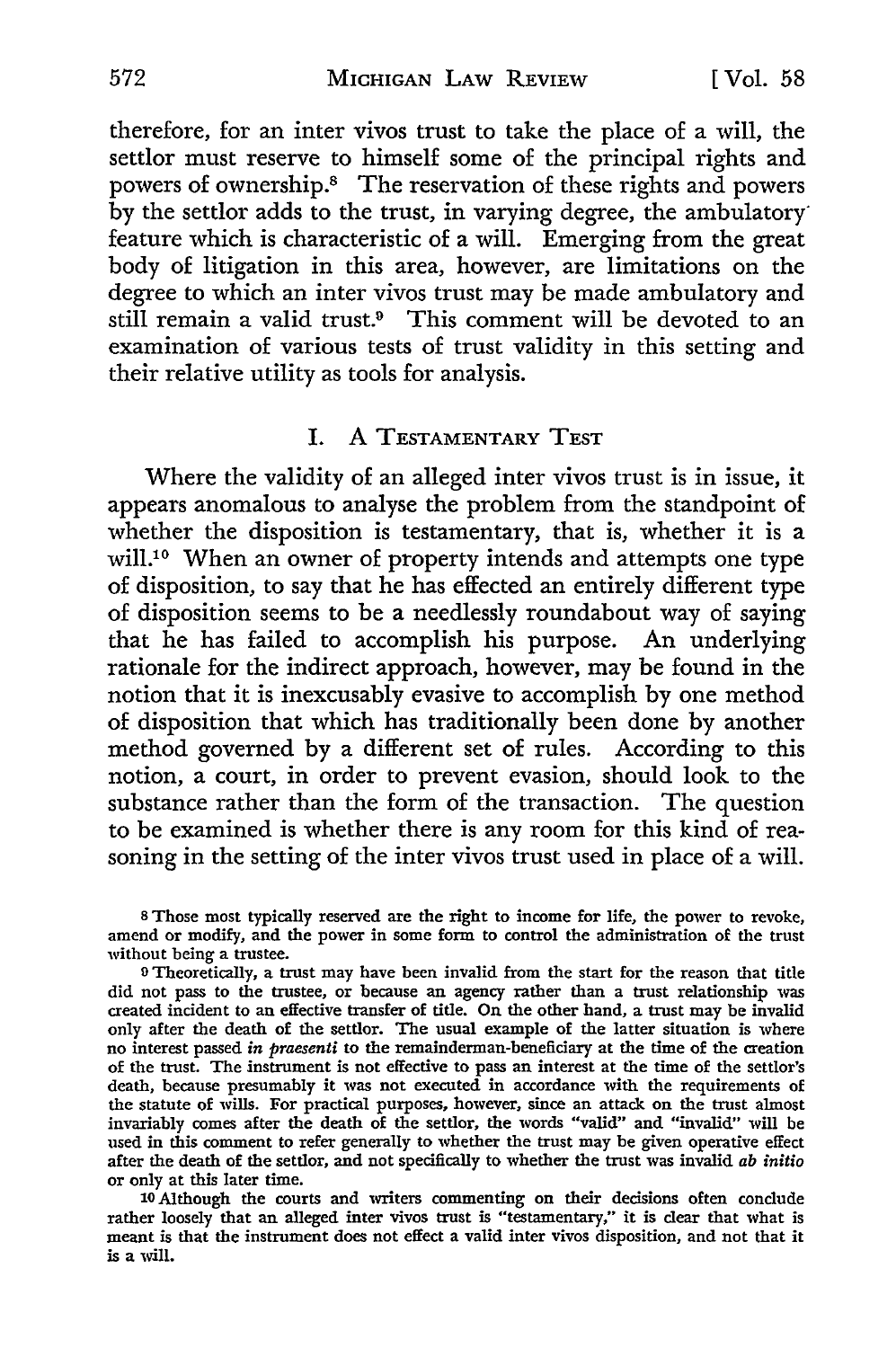More specifically, do the rules which govern testamentary dispositions reflect policies of such importance that they should not be permitted to be "evaded" by the use of the inter vivos trust as a substitute for a will? Do they require a court to look behind the form to the substance of the transaction? To the extent to which these questions are answered in the affirmative, the indirect approach which places primary emphasis on whether the disposition is testamentary may be justified.

## A. *The Surviving Spouse*

One of the most significant and widespread rules governing testamentary disposition is found in statutes giving the surviving spouse an election to take against the will of the deceased spouse.<sup>1</sup> Although the majority of courts refuse to apply a different test for determining the validity of an inter vivos trust simply because the attack on the trust is by the surviving spouse,<sup>12</sup> there is merit in the argument that the policy behind the spouse's election statutes dictates that a more stringent test be employed. The substitutionary potentiality of the inter vivos trust should not be so complete as to provide a device whereby the surviving spouse can, in practical effect, be disinherited entirely.13 Perhaps the easiest and most practicable solution, in light of the majority view, would be corrective legislation,<sup>14</sup> but unfortunately this solution has not been, and does not seem likely to be, generally adopted. In the absence of statutory aid, a minority of courts have offered solutions which have made inroads on the law governing inter vivos trusts. Some of these courts hold the trust voidable where there is proof of intent to deprive the spouse of the statutory share.<sup>15</sup> Others hold the trust void as to the spouse where it can be shown that the transfer was illusory.16 The obvious defect in these solutions lies

**<sup>11</sup>See** statutes **cited in** 2 ScoTr, TRusTS, **2d** ed., §146A, **n. 1 (1956).**

12See, **e.g.,** Ascher **v.** Cohen, **333 Mass. 397, 131 N.E. (2d) 198 (1956); Rose v. Union** Guardian **Trust Co., 300 Mich. 73, 1 N.W. (2d) 458** (1942). These cases uniformly apply what will be referred **to** later in this comment as a "quantitative test" **to** all the inter vivos **trust** cases in this **area** regardless of who is making the attack on **the trust.** See also **I** TRUSTS **RESTATEMENT SECOND §57, comment c** (1959).

**18** See SIMEs, PUBLIC POLICY **AND THE DEAD HAND 25-31 (1955).**

**14** See Simes, "Protecting the Surviving Spouse **by** Restraints on the Dead Hand," **26 UNIV.** CIN. L. **REv.** 1 at **15-16 (1957);** comment, **37** CORN. **L.Q. 258** at **270 (1952)** (recommending a legislative solution of this problem in the setting of the Totten trust); note, 40 **GEo** L.J. **109** at 121 (1951). See also Pa. Stat. Ann. (Purdon, **1950)** tit. 20, §301.11, one of the few attempts which have been made to deal with this problem **by** legislation.

**<sup>15</sup>**Martin v. Martin, 282 **Ky.** 411, **138** S.W. (2d) **509** (1940); Merz v. Tower Grove Bank & Trust Co., 344 Mo. 1150, **130** S.W. (2d) **611 (1939).**

**<sup>16</sup>**Harris **v.** Harris, 147 Ohio **St.** 437, **72 N.E. (2d) 378** (1947); **Newman** v. Dore, **275 N.Y. 371, 9 N.E. (2d) 966 (1937).**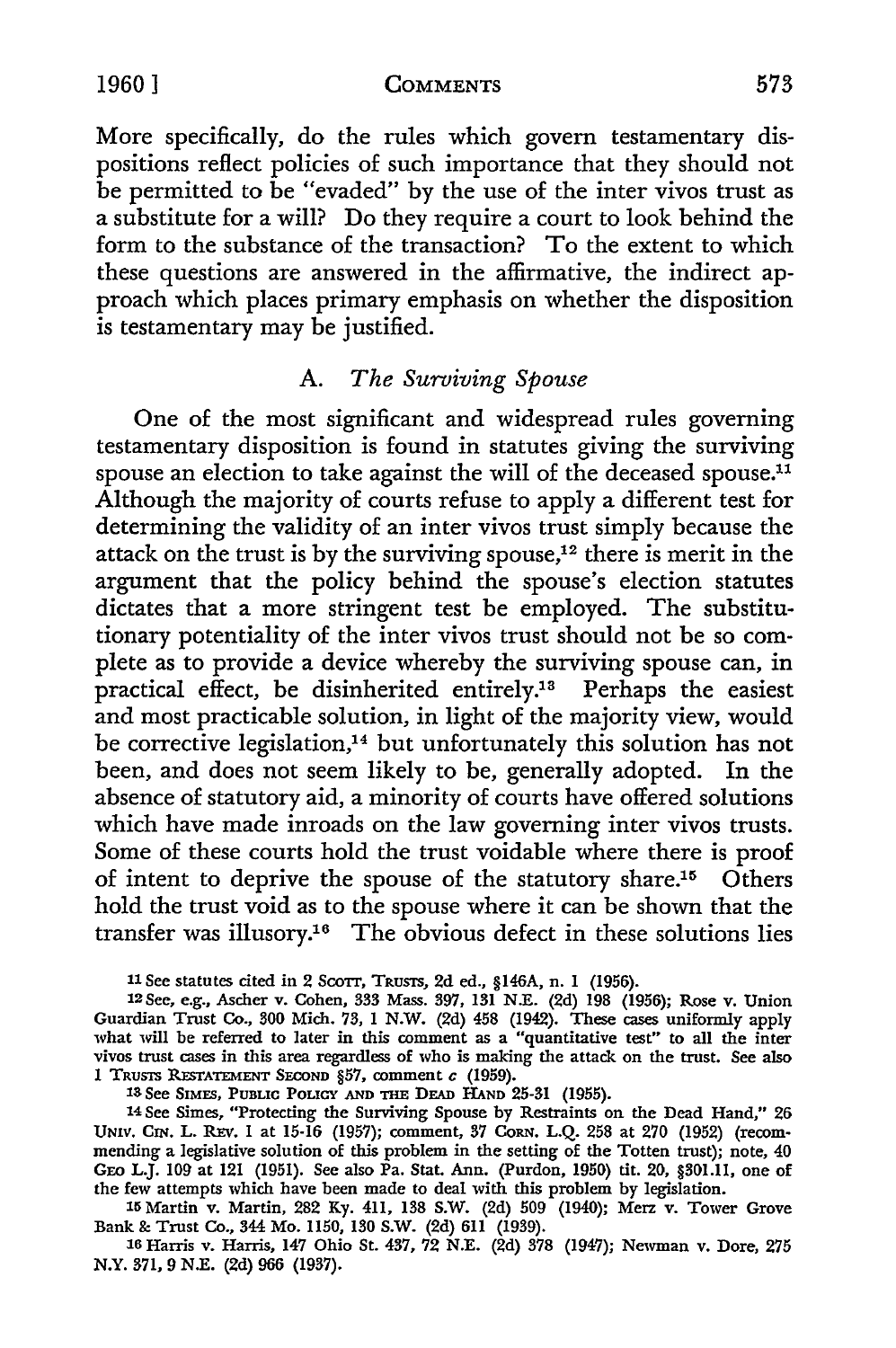in the often insurmountable difficulty of proving intent to deprive the spouse of the statutory share or illusoriness of the transfer. In addition, it is doubtful whether these rules do more than partially solve the problem. The policy behind the spouse's statutory share, if deemed applicable to transactions effected during the lifetime of the deceased, is not logically limited to transactions where there is an intent to evade it. It is aimed rather at ensuring that the surviving spouse will be provided for regardless of whether the decedent intends not to provide or fails to do so inadvertently. Nor is the policy behind the statutory share logically limited to illusory transfers. Moreover, this type of transfer is so ill-defined and apparently so infrequent that the inroad on the usual standard of validity is of dubious significance.<sup>17</sup> In view of these considerations, it would seem that a testamentary test of some sort could justifiably be applied. The following suggestion is made. If the inter vivos trust was used as a substitute for a will, it should be treated as a will at the instance of the surviving spouse, wholly without regard to the validity of the trust, on the ground that the policy of the spouse's election statute requires this result. The form of the transaction should be completely disregarded, and the court should look solely to its substance. The principal question, of course, is whether the trust was used as a substitute for a will. The determination of this question could be left to a vague approach as broad as the question itself, but this would do nothing to alleviate the defects inherent in the fraudulent intent and illusory transfer tests referred to above. To obtain predictable results, the analysis should turn upon some reservation of powers which gives the inter vivos trust to a substantial degree the ambulatory feature characteristic of a will. The test suggested here is reservation of the power to revoke, or its equivalent, and the right to receive income for life.'8 It could then be stated as a rule of simple and just application that the surviving spouse may elect to treat the remaining corpus of a "revocable" inter vivos trust with income for life to the decedent as part of his estate for the purpose of

**<sup>17</sup>**Compare Newman **v.** Dore, **275 N.Y. 371, 9 N.E. (2d) 966 (1937)** with **Matter of Halpern, 303 N.Y. 33, 100 N.E. (2d) 120 (1951). See Simes, "'Protecting the Surviving Spouse by Restraints on the Dead Hand," 26 UNIv. CIN. L. REv. 1 at 7-15 (1957).**

**<sup>18</sup> The power to revoke and the right to income for life are not suggested at random. The settlor, when he** uses **an inter vivos trust in place of a will, almost invariably reserves the power to revoke or some related power which gives him the same control, such as a general power of appointment, because without** such **a power he does not have the ultimate means** with **which to effectuate** a **complete change of heart up to the time of his death. The additional reservation of a beneficial life interest means** that **the settlor in substance, although perhaps not in form, has given up nothing during his lifetime.**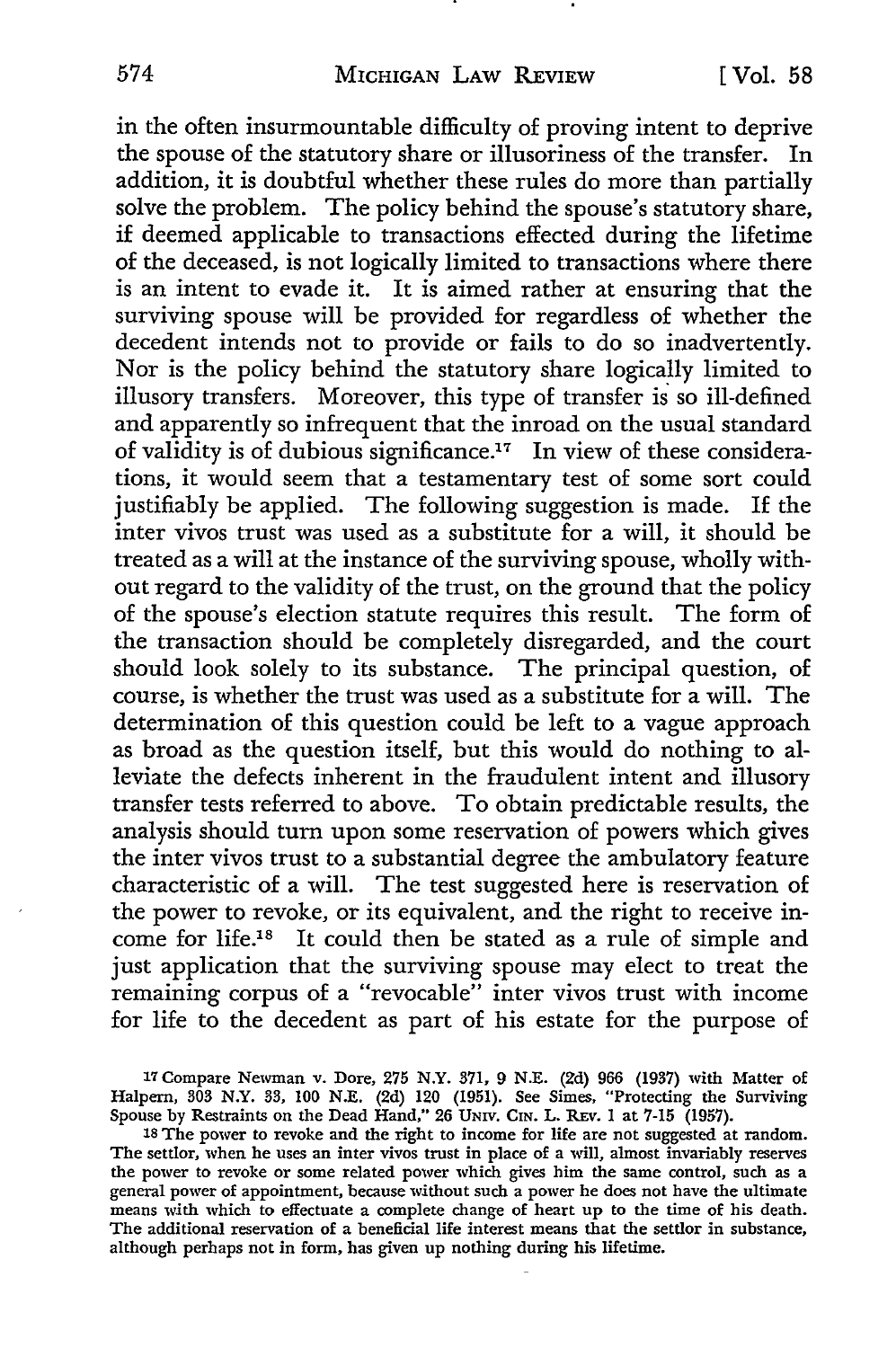determining the statutory share. This standard of inter vivos trust validity would seem superior to other standards which have been suggested as solutions to this problem. The adoption by analogy of the standards applicable in the setting of federal estate  $taxation<sup>19</sup>$  has the undeniable virtue of certainty in view of the frequent interpretation which they have received, but the application of such far-reaching standards woud have the undesirable effect of elevating the status of the surviving spouse to that of ward of the state. It is probable that the policy of freedom of alienation and stability of transfer would wither before such an encroachment. The solution offered by the Pennsylvania legislature<sup>20</sup> probably comes the closest to the standard suggested in this comment, but, as previously noted, it appears unlikely that other state legislatures will follow suit. The judicial solution seems more plausible, especially in view of the modern tendency to uphold the trust regardless of an overwhelming reservation of powers by the settlor, a tendency to be given more attention later in this comment. Suffice it to say here that as greater reservations of powers are permitted, there will be increasing pressure upon the courts to carve out an exception to the usual standards of validity in order to avoid the policy of protecting the widow from disherison.

# *B. Creditors' Rights*

Another familiar rule governing testamentary disposition is that the creditors at the death of the testator have a claim on his estate superior to that of the beneficiaries under his will.<sup>21</sup> The use of the inter vivos trust in place of a will presents the problem of whether the creditors at the death of the settlor have or should have a claim on the trust property superior to that of the remainderman-beneficiary. This problem has been resolved by statute in many states. One type of statute provides that if the settlor reserves a power of revocation, he shall be treated as absolute owner of the trust property so far as the rights of creditors are concerned.<sup>22</sup> Another statute allows a court of equity, at the suit of the creditors, to compel the settlor to exercise the power of revocation.23 For obvious reasons, this statute has been held in-

**<sup>19</sup>** See Simes, "Protecting the Surviving Spouse **by** Restraints **on** the Dead Hand," **26 UNIV. CIN. L. REV. 1 at 15-16 (1957). 20 Pa. Stat Ann. (Purdon, 1950) tit. 20, §301.11.** 

<sup>21</sup> ATKINSON, WILLS 77 (1937).

**<sup>22</sup>E.g.,** 49 N.Y. Consol. Laws (McKinney, 1945) §145; Ind. Stat. Ann. (Bums, **1951) §56-610.**

**<sup>23</sup>** Ohio Rev. Code (Baldwin, **1958) §1335.01.**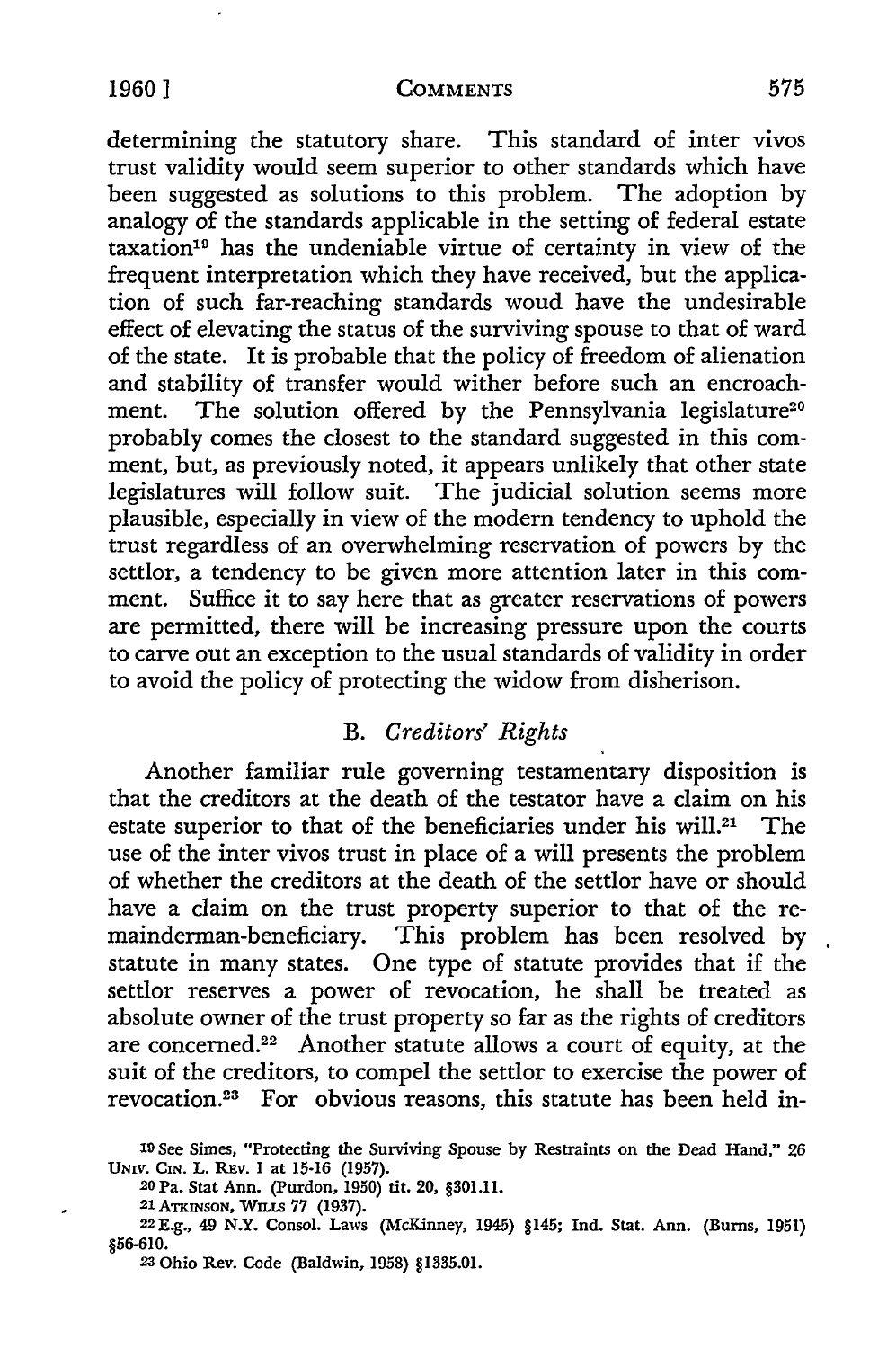applicable after the death of the settlor.<sup>24</sup> Still another type of statute renders a transfer into trust for the use of the transferor void as against the creditors of the transferor.25 It has been held that reservation of a power to revoke brings the transfer within the statute,26 but the better view is that the statute does not apply if a beneficial interest resides in a person other than the transferor.<sup>27</sup> Finally, under the National Bankruptcy Act,<sup>28</sup> the trustee in bankruptcy may reach all powers which the bankrupt might have exercised for his own benefit. It would seem that this would include the power to revoke. Where these statutes apply to the inter vivos trust used in place of a will the result, in practical effect, is the application of a testamentary test of validity. The statutes broaden the definition of a will for the benefit of creditors, and the alleged inter vivos trust is approached from the standpoint of whether it falls within the statutory definition of a testamentary disposition.29

Absent an applicable statute the conveyance may still be regarded as a fraud on the creditors of the settlor, and therefore void at their election, if it was made with the intent to place property beyond the reach of either present or future creditors.30 However, if there is no applicable statute and no fraud, the great weight of authority is to the effect that the creditors may not reach the interest of the remainderman-beneficiary.<sup>31</sup> Whether a testamentary test of the sort suggested in connection with the discussion of the statutory share of the surviving spouse should be applied for the benefit of creditors is a dose question. It may be argued that the res of a revocable trust is substantially an asset in the hands of the settlor and should therefore be available for payment

**24** Schofield v. Cleveland Trust Co., **135** Ohio St. **328,** 21 **N.E. (2d) 119 (1939).**

**25 E.g.,** Kan. Gen. Stat. Ann. (Corrick, 1949) **§33-101;** Wash. Rev. Code **§19.36.202.**

**26** Herd v. Chambers, **158** Kan. 614, 149 P. **(2d) 538** (1944). However, this case is distinguishable on the ground that the settlor reserved a general power of appointmen in addition to a power to revoke.

**27** See Van Stewart v. Townsend, **176** Wash. **311, 28** P. **(2d) 999** (1934) (where the whole beneficial interest was in persons other than the settlor).

**2830** Stat. 544 **(1898),** as amended, **11 U.S.C. (1958) §110(a).** In addition, the Bankruptcy Act provides that a transfer without consideration made **by** the bankrupt within one year of bankruptcy may be set aside in the bankruptcy proceedings. **11 U.S.C. (1958) §107 (d)** (2).

**29** This is also the practical effect of the federal estate tax statutes. See I.R.C., **§ §2036, 2038** (a). No attempt has been made to include in this comment a discussion of the relation of the tax laws to the inter vivos trust used as a substitute for a will, because the tax laws so dearly reflect a policy which takes precedence over that of promoting free alienability.

**80** See **1 GLENN, FRAUDULENT CONVEYANCES AND PREFERENCES,** rev. ed., §§316-340 (1940). Note the analogy here to some of the surviving spouse cases. See note **15** supra.

**31** See **1** PERuY, **TRUSTS AND TRUSTEES,** 7th ed., **§96, p. 117 (1929).** See also **92** A.L.R. **282** (1934).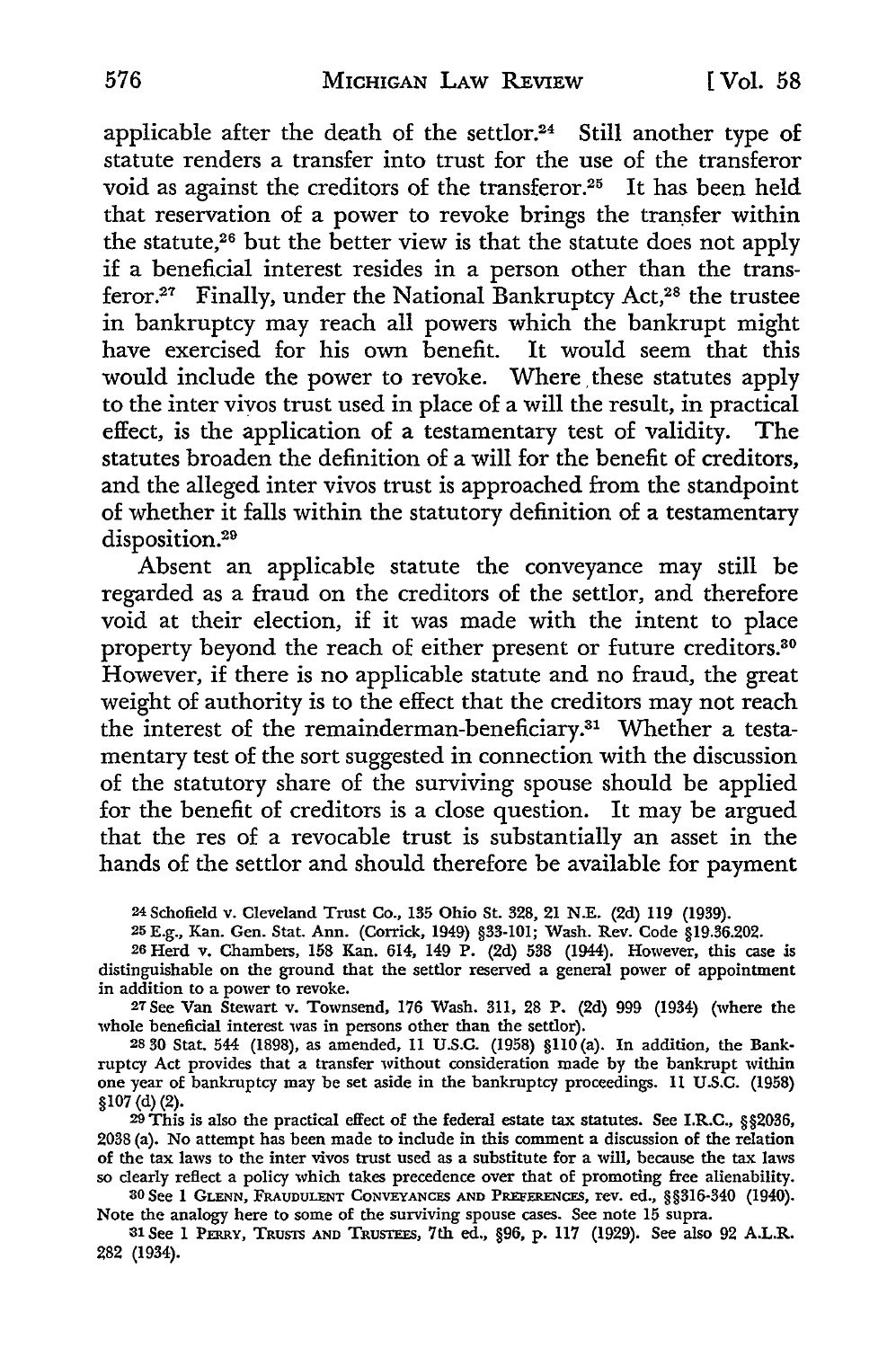of his just debt. On the other hand, it may be argued that persons who extended credit after the creation of the trust should be held to have contracted with respect to existing security. In the case of prior creditors, rebuttal of the creditors' argument by the trust beneficiary is more difficult. However, the plight of the creditor does not seem analogous to that of the surviving spouse, who may, for all practical purposes, be disinherited by the use of an inter vivos trust. The spouse can do nothing to obtain "security," whereas the creditor is generally in a position to refuse credit to one whom he considers a poor risk. The policy favoring those who cannot help themselves is stronger than that favoring those who can. In addition, the prevalence of statutes in this area indicates it is probably more sensible to conclude that the matter should be left to legislative discretion.<sup>32</sup>

## C. *Mortmain Statutes*

Another rule governing testamentary dispositions which should be briefly examined is the one embodied in so-called mortmain statutes. One type provides that a testator cannot devise or bequeath for charitable purposes more than a certain proportion of his property.<sup>33</sup> Another type precludes a testator from devising or bequeathing property for charitable purposes by a will executed within a specified period immediately prior to his death.34 The question presented is whether the use of the inter vivos trust as a substitute for a will may or should avoid the operation of these statutes. The courts in general have been unwilling to apply a special test of validity where the inter vivos trust works a disposition which would have been invalid under the mortmain statutes if attempted by will.<sup>35</sup> There is at least one statute, however, which would require a contrary result if the trust is executed within one month before the settlor's death.36 Assuming that a testamentary test or its statutory equivalent would be applied on behalf of the surviving spouse, the question is reduced to whether the expectancy of the children, parents and descendants should be protected as against an otherwise valid inter vivos trust for chari-

**36** Pa. Stat. **Ann.** (Purdon, **1939) tit. 10,** §12.

**<sup>82</sup> Cf.** note, **89 Ky. L.J. 181** at 134-135 **(1950).**

**<sup>33</sup>E.g., 13** N.Y. Consol. Laws (McKinney, 1949) **§17.**

**<sup>34</sup> E.g.,** Ohio Rev. Code (Baldwin, **1958) §2107.06.**

**<sup>35</sup>** Cleveland Trust **Co.** v. White, **134** Ohio St. **1, 15 N.E. (2d) 627 (1938); City** Bank Farmers Trust **Co.** v. Charity Organization Society, **238 App.** Div. **720, 265 N.Y.S. 267 (1933),** affd. mem. 264 N.Y. 441, **191 N.E.** 504 (1934); President of Bowdoin College v. Merritt, **(N.D.** Cal. **1896) 75 F.** 480.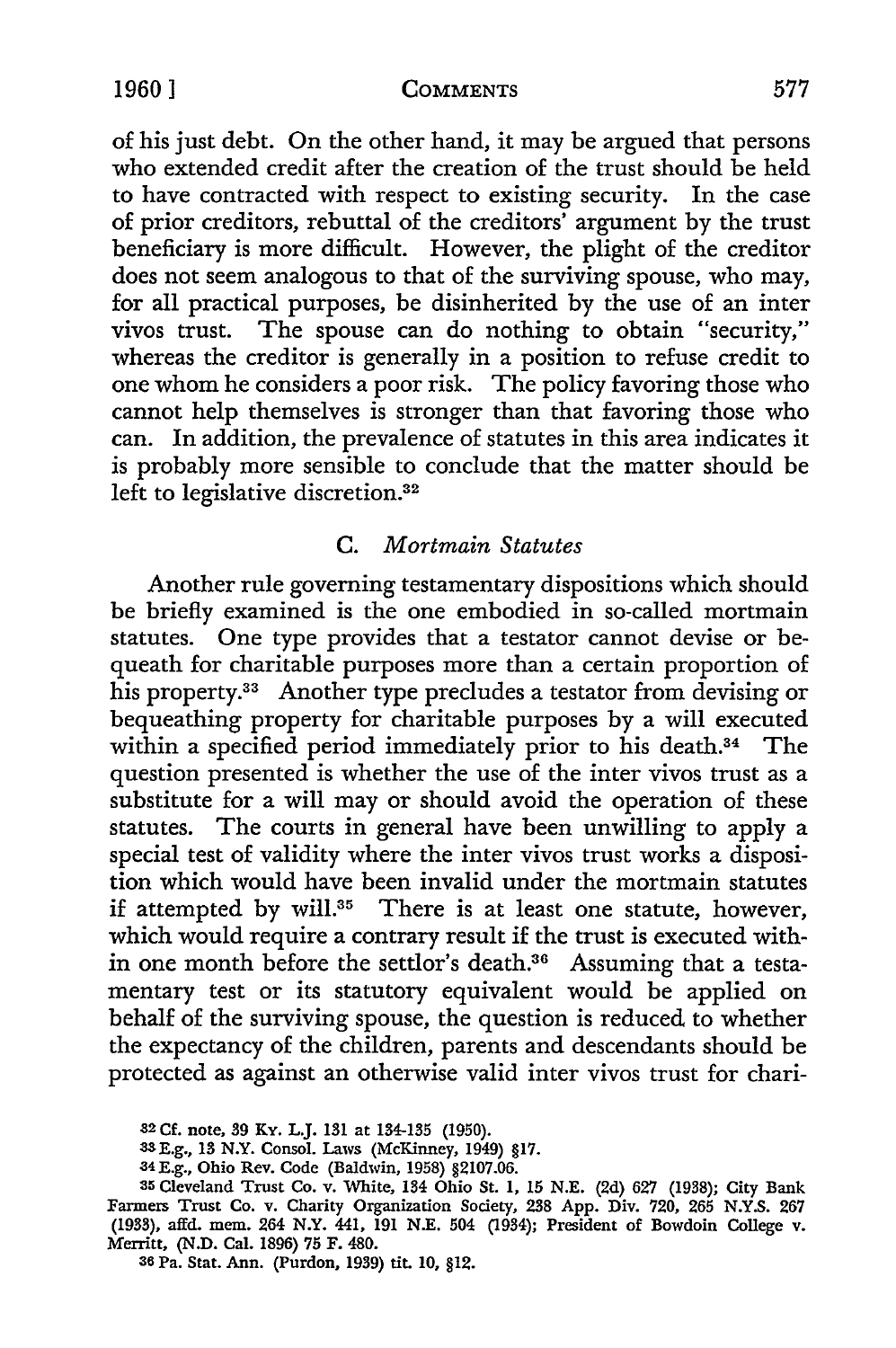table purposes. A prominent writer has argued that what in effect would amount to a testamentary test should be judicially applied, citing as an analogy the problem as it arises with respect to the statutory share of the surviving spouse.<sup>37</sup> Since the expectancy of the children, parents and descendants may as easily be defeated by devise or bequest to a stranger, however, regardless of when the will is drawn or what percentage of the testator's property it involves, the analogy to the surviving spouse situation is not too well drawn. The policy behind the type of statute which prevents a devise or bequest to a charity within a certain period before the death of the testator would not seem to be primarily to prevent disherison. It appears aimed rather at preventing the bitterness or senility that sometimes accompanies old age from obscuring in the eyes of the testator the natural objects of his bounty. The policy behind the statutes which limit the percentage of property which may be devised or bequeathed to charity is probably in part aimed at preventing the same thing, even though the fact that it is applicable to a will which is drawn at any time during the life of the testator might indicate that the emphasis is on preventing disherison. Whatever the policy, in view of the fact that it may so easily be avoided either by outright gift to a charity during the life of the deceased or by devise or bequest to a stranger, it would hardly seem justifiable to apply a testamentary test to an inter vivos trust which may be availed of to accomplish a similar objective. Indeed, the limited effectiveness of the mortmain statutes suggests a legislative intent to confine their application to strictly testamentary dispositions.

## **D.** *Inter Vivos Trusts in General*

The rules of most uniform application to testamentary dispositions, of course, are those contained in the statute of wills. Are the policy considerations which underlie the statute of wills such as to justify a testamentary test of the validity of inter vivos trusts in general when they are used in place of wills? The purpose of the statute of wills is to avoid fraudulent claims and otherwise to assure that a testamentary disposition is in accordance with the intention of the testator.<sup>38</sup> But is this purpose any different

**<sup>37</sup>** See **4 ScoTT,** TRUSTS, **2d** ed., **pp. 2612-2613 (1956).**

**<sup>3</sup>s** See comment, **51** N.W. UNIV. **L. Rxv. 113 (1956).** The statute of **wills** seeks to provide assurance as to the intention of the testator **not** only to prevent fraudulent claims, but also **to** be assured that the testator meant **his** expressions to be given formal effect when he dies.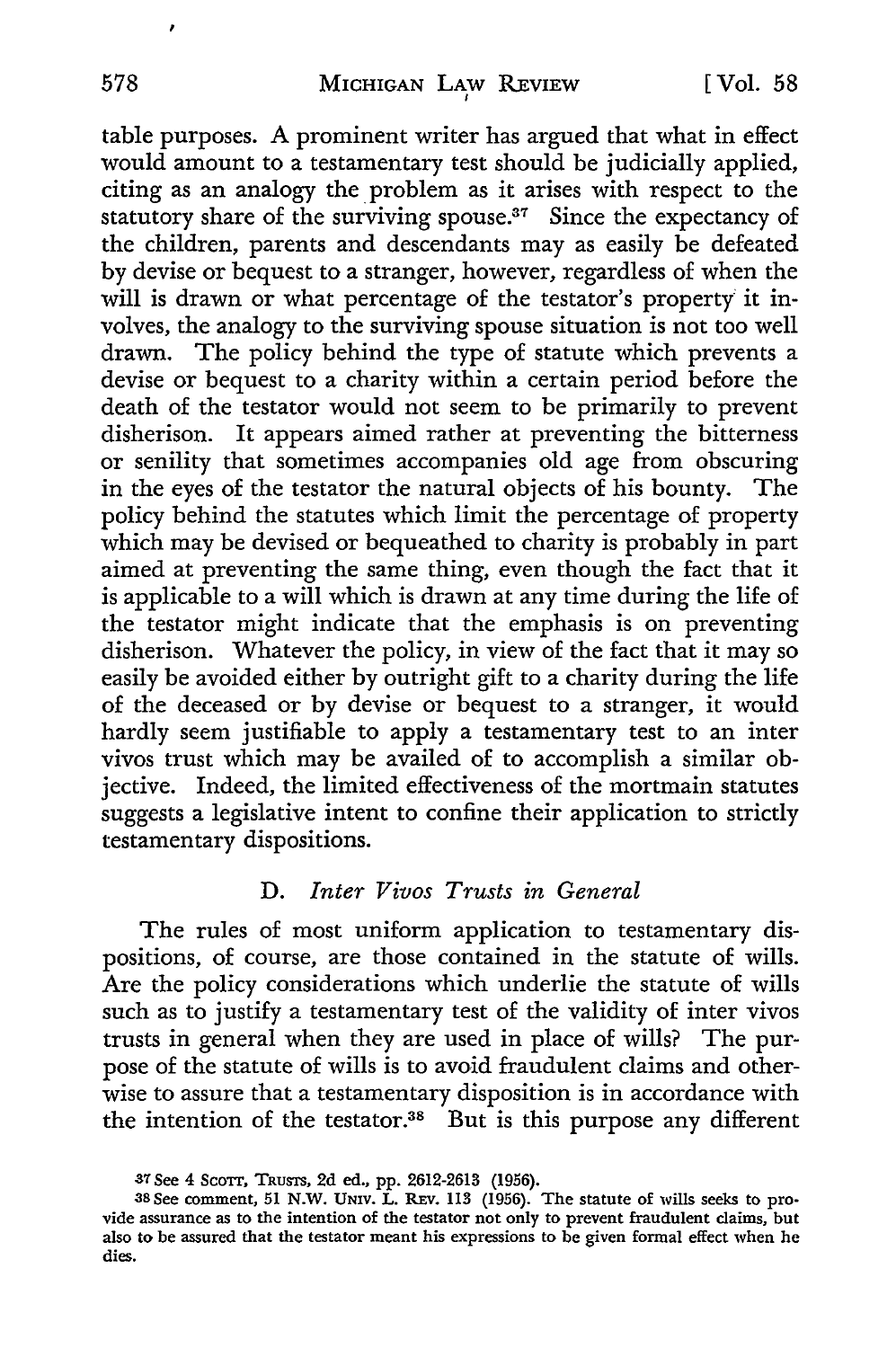#### COMMENTS **1960] 579**

from that underlying the rules governing inter vivos conveyances? The answer must be negative. The stringency of the requirements for a valid will as compared to the requirements for a valid inter vivos disposition is explained by the fact that the testator, unlike an inter vivos conveyancer, is not present to defend and explain his intentions when they are sought to be given effect.<sup>39</sup> It is true that the attack on an inter vivos trust used in place of a will almost invariably comes after the death of the settlor, but, unlike the maker of a will, he has had an opportunity to see his dispositive arrangement in operation and presumably to revoke it if it is not in accordance with his intention. If there was ever thought to have been a policy underlying the statute of wills which was *sui generis,* it now seems clear that the courts no longer recognize it. The 1947 revision of section 57 of the *Restatement of Trusts* stated that if an interest passes to the beneficiary during the life of the settlor, a trust will not be held testamentary merely because certain types of powers are retained, "unless the terms are so informally stated and the power of control reserved is so great that it would violate the policy of the Statute of Wills to enforce it." The latest edition of the *Restatement* omits this quoted passage<sup>40</sup> and thereby supports the inference that the policy underlying the statute of wills is no longer regarded as inconsistent with informality and reservation of a large quantum of control. Virtually uncontradicted cases have declared that the fact that the settlor's intent was to evade the statute of wills is irrelevant to the question of the validity of an inter vivos trust.<sup>41</sup> Certainly if an evasive intent is the only basis upon which the strictest of courts will invalidate an otherwise valid inter vivos trust in the setting of the statutory share of the surviving spouse and of creditors' rights, it would follow a fortiori that the policy of the statute of wills does not justify application of a testamentary test to inter vivos trusts in general when they are used in place of wills. As applied to inter vivos trusts in general, then, the notion that it is inexcusably evasive to accomplish by one method of disposition that which may also be accomplished by another method is unsound. There is no

**<sup>3</sup> 9 In** some particulars it may **even** be said that the requirements **for** a valid inter vivos disposition are stricter. Consider, **for** example, the requirement **of** delivery in the law of gifts. See BROWN, **PERSONAL PROPERTY, 2d** ed., **§§38-45 (1955).**

**<sup>40</sup> See** I **TRusTs RESTATEMENT SECOND §57 (1959).**

<sup>41</sup> **E.g.,** Denver Nat. Bank v. **Von** Brecht, **137** Colo. **88, 322 P. (2d) 667 (1958);** National Shawmut Bank v. Joy, **315** Mass. **457, 53 N.E. (2d) 113 (1944);** Whalen v. **Swircin,** 141 **Neb. 650,** 4 N.W. **(2d) 737 (1942).**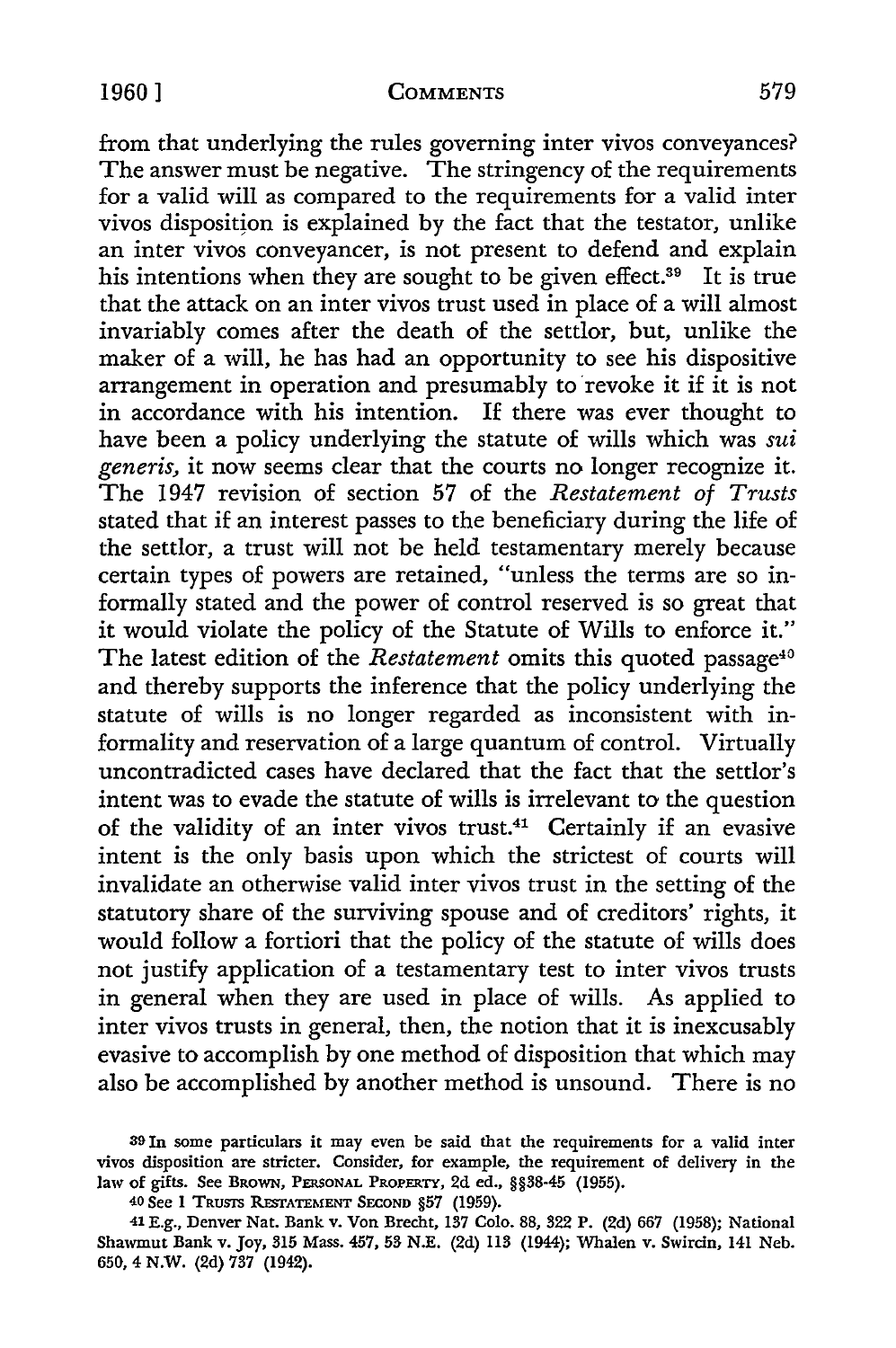evasion which would justify a court's looking to the substance in disregard of the form of the transaction.

These considerations indicate that the testamentary test has limited utility as a tool of analysis. Bearing in mind the small areas in which it may be a justifiable test of the validity of an inter vivos trust used in place of a will, it is necessary to proceed to a consideration of the relative merits of two additional tests as applied to the larger residual area.

## II. **A** QUANTITATIVE **TEST**

**By** far the most frequently employed test of inter vivos trust validity in this residual area may be characterized as a "quantitative test." According to this test, the validity of the trust after the death of the settlor depends upon the cumulative effect of the powers which he has retained over the trust property and its management. **If** the settlor has kept back too many of the incidents of ownership, the trust will fail because42 **(1)** no interest may be deemed to have passed *in praesenti* to the remainderman-beneficiary, $43$  (2) no effective transfer has been made to the trustee, $44$  (3) the trustee is merely the agent of the settlor, $45$  or (4) the disposition is testamentary in nature.<sup>46</sup> In applying a quantitative test the court hypothesizes a never-defined line of demarcation fixing the outer limits of the extent to which an inter vivos trust may be used in place of a will. Each case requires a weighing of the total powers retained **by** the settlor, and if the scales are tipped, the trust is declared inoperative after his death.

Two basic objections can be made to a quantitative approach. First, since the line of demarcation is never defined, but only **hy-**

**42** The reasons given for the failure of the trust should not be mistaken for the test which is employed. The former are merely conclusions of law while the latter is the tool used for analysis. But see 1 TRUSTS RESTATEMENT SECOND §57 (1959), which says: "Where an interest in the trust property is created in a beneficiary other than the settlor, the disposition is not **. . .** invalid **. ..**merely because the settlor reserves a beneficial life interest or because he reserves in **addition...** [various powers]." It would seem, however, that the creation of an interest in a beneficiary other than the settlor is not intended to be made a determinant of trust validity. The cases relied upon **by** the reporter generally apply what has been referred to here as a quantitative test. See 3 TRUSTS RESTATEMENT **SECOND §57** (Reporter's Notes) **(1959).**

**43 See 1** Scorr, **Tusrs, 2d** ed., **§56 (1956).**

**44** Atlantic Nat. Bank v. St. Louis Union Trust Co., **357** Mo. **770,** 211 S.W. **(2d)** 2 **(1948).**

**45** Smith v. Simmons, **99** Colo. **227, 61** P. **(2d) 589 (1936).** An alleged trustee may have acquired legal title and still remain the agent of the settlor. See **1** Scorr, **TRUSTS, 2d** ed., **§57.2, p.** 450 **(1956).**

**46** Application of Cerchia, **279 App.** Div. 734, **108 N.Y.S. (2d) 753 (1951).** See note **10** supra.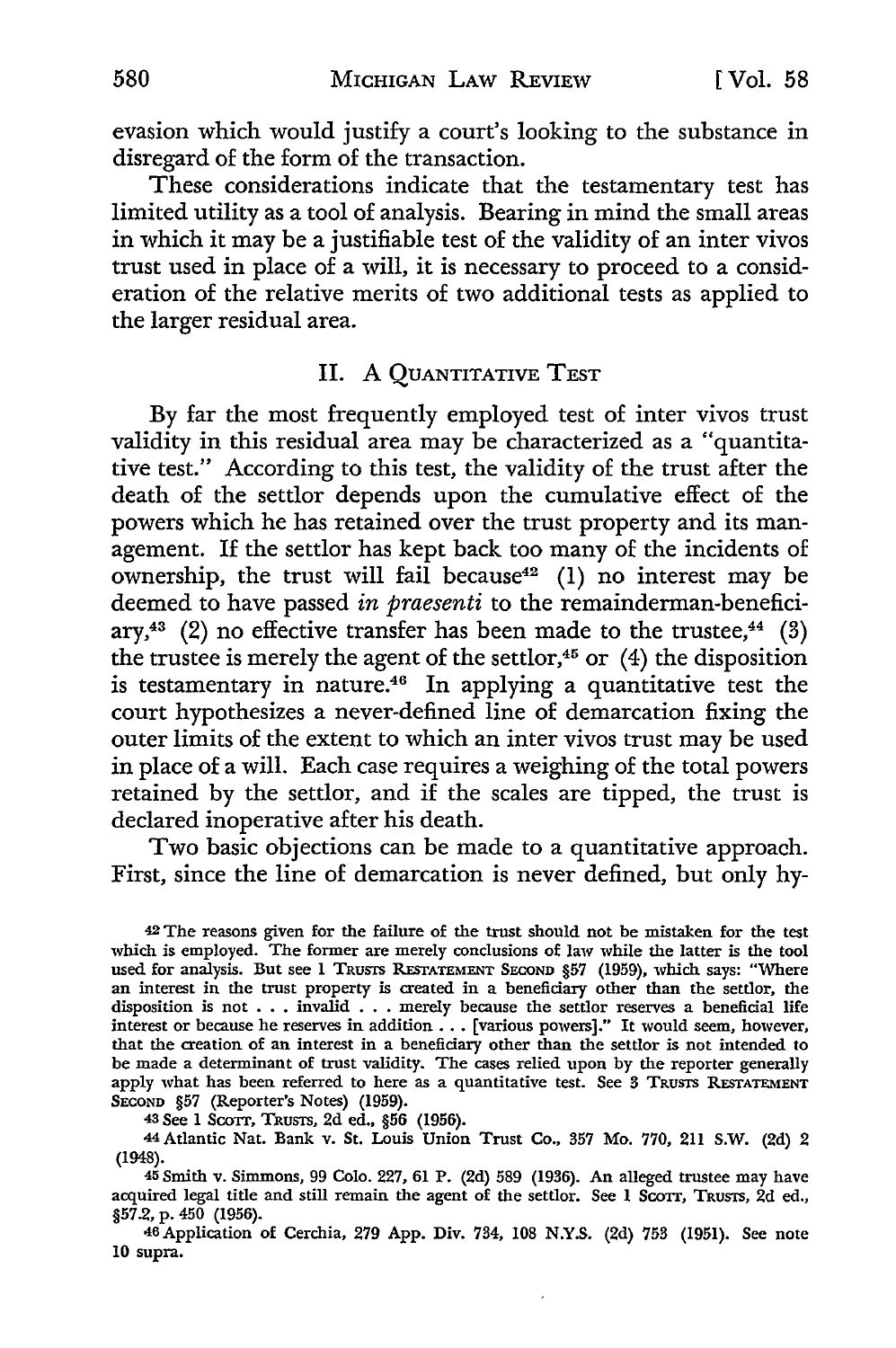pothesized, the test does not produce maximum predictability, a desirable effect of a rule of law. This does not mean, of course, that the decided cases have no precedent value. For example, it is well settled that an inter vivos trust is not invalid where the settlor transfers in trust, reserving a beneficial life estate and a power to revoke, amend or modify the trust.<sup>47</sup> The same is true where the settlor declares a trust reserving the same incidents of ownership.<sup>48</sup> The precedent value of the decided cases, however, is derived from a comparison of the facts involved, rather than resting upon a definitive rule of law of more general application. This point is emphatically illustrated by reference to the most contentiously litigated reservation of power in this area-the power to participate in the administration of the trust without being a trustee. The modern cases accept the general proposition that some measure of control over the administration of the trust may be retained,49 but even this assurance was hard won at the cost of much needless litigation.50 The modern cases are in confusion, however, over the extent of control which is permissible.<sup>51</sup> This confusion is inherent in the test which is employed. Depending as it does upon a degree standard, a quantitative test gives no definite answer to questions posed by the multitudinous types of control which might be retained over the administration of the trust. A separate answer must be given as to the propriety of each type of control. Thus, the conclusion seems inescapable that a quantitative test is not sufficiently informative to the estate planner who must know to what extent the inter vivos trust and the will may be used interchangeably.

The second objection to a quantitative test is more fundamental. Like a testamentary test, although admittedly to a lesser degree, a quantitative test is founded upon the notion that the

**47** Denver Nat. Bank v. Von Brecht, 187 **Colo. 88,** 822 P. (2d) **667 (1958);** Ascher v. Cohen, 333 Mass. 397, 131 N.E. (2d) 458 (1956). For further cases, see 1 Scorr, TRUSTS, 2d ed., **§57.1,** n. **1 (1956).**

**48** Ridge v. Bright, 244 **N.C.** 345, **93 S.E.** (2d) **607 (1956);** Farkas v. Williams, **5 Ill. (2d)** 417, **125 N.E. (2d) 600 (1955).** For further cases, see **1** Sco'rr, **TRUSTS, 2d** ed., **§57.6,** n. 2 **(1956).**

*4* **Denver** Nat. Bank **v.** Von Brecht, **137 Colo. 88,** 522 P. **(2d) 667 (1958);** Rippon v. Mercantile-Safe Deposit & Trust Co., **213 Md. 215, 131 A.** (2d) **695 (1957);** Estate of Steck, **275** Wis. **290, 81** N.W. **(2d) 729 (1957);** Ridge v. Bright, 244 **N.C.** 345, **93 S.E. (2d) 607 (1956).**

**50** See **Warso** v. Oshkosh Savings **&** Trust Co., **183** Wis. **156, 196** N.W. **829** (1924), made obsolete **by** a statute making such a trust valid, Wis. Stat. Ann. **(1957) §231.205;** Smith v. Ferguson, **90 Ind. 229,** 46 Am. Rep. **216 (1883)** which was also probably made obsolete **by** a statute making such a trust valid, **Ind.** Stat. Ann. (Burns, **1953) §6-509.**

**<sup>51</sup>**The similarity of fact situations which have brought contrary results in different jurisdictions employing the same test of validity is striking. For example, compare Hanson v. Denckla, (Fla. **1956) 100** *S.* **(2d) 378,** revd. on other grounds, **857 U.S. 235 (1958)** with Stouse v. First Nat. Bank of Chicago, (Ky. **1951)** 245 S.W. **(2d)** 914.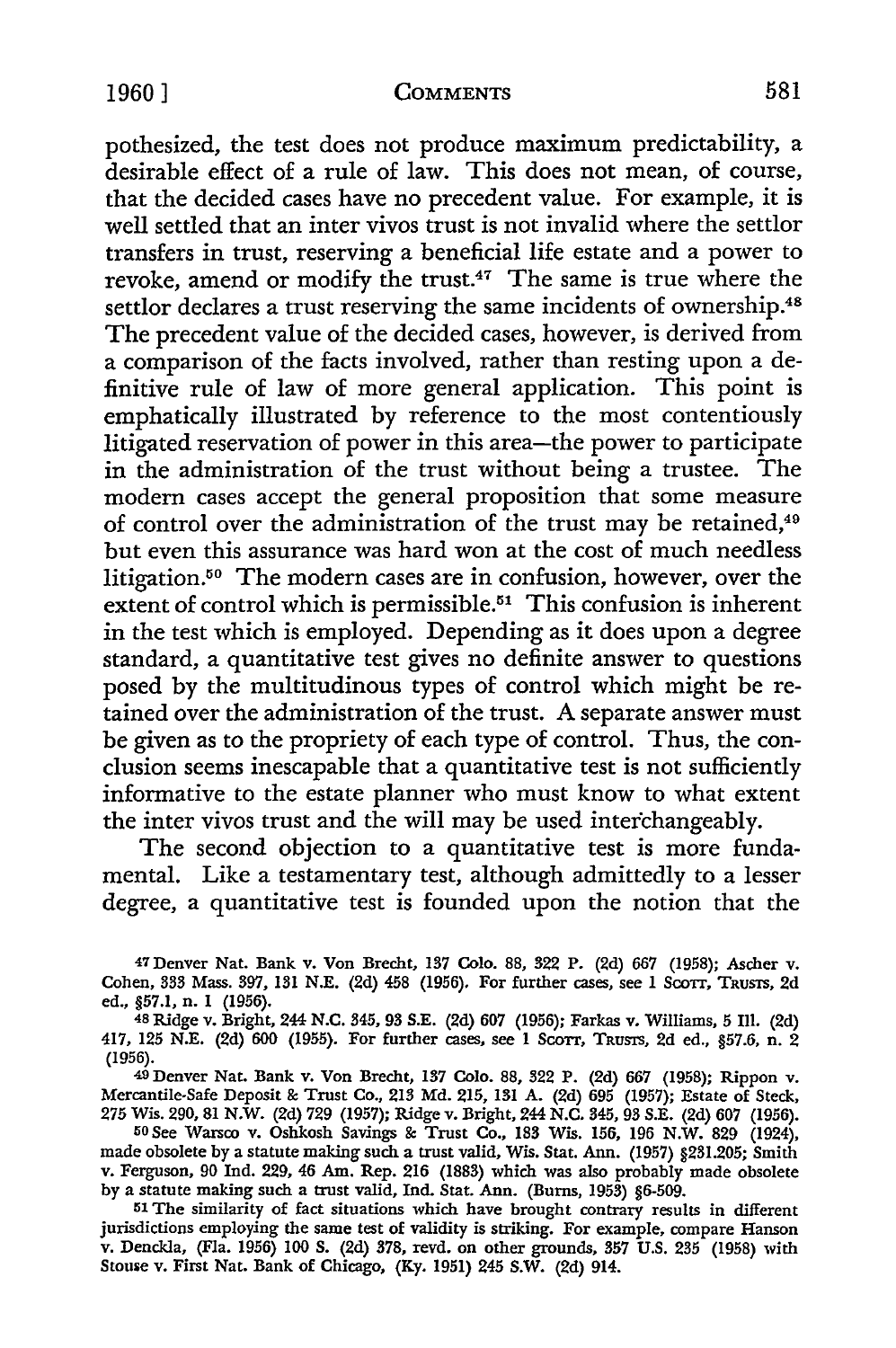distinction between inter vivos and testamentary dispositions is one of substance rather than purely one of form. It is a general rule of conveyancing that a reservation of less than all that is conveyed, provided that it is in the form of a condition subsequent, will not invalidate the conveyance or the condition subsequent. This is a rule of form. There is an exception to this rule, of course, where a reservation of powers contravenes some established policy. This exception is concerned with the substance of the transaction. Leaving aside those instances discussed under the heading of "A Testamentary Test" where it was concluded that it was justifiable to look to the substance of the transaction, it is difficult to support any additional deviation from the general rule which is concerned only with form. No one is hurt whom it is the policy of the law to protect. No compelling reason exists why maximum effect should not be given the intention of the owner of property in making disposition thereof.52 The conclusion is manifest, therefore, that a quantitative test as applied generally to inter vivos trusts used in lieu of a will is devoid of underlying justification.

In light of these criticisms directed at a quantitative test, it now remains to inquire whether there is another method of analysis which may produce greater predictability, and which is more capable of justification with regard to underlying rationale.

## III. FORM OF WORDS AS MEASURING VALIDITY

In formulating a more fruitful method of analysis, the guiding consideration should be that maximum effect be given to the intention of the donor insofar as it is consistent with formal rules of conveyancing and related public policy. The suggested standard is that the form of the words used **by** the settlor shall determine the validity of a trust not executed in compliance with the statute of wills. Under this test the relevant inquiry is whether the settlor intended a trust operative during his lifetime, as opposed to an agency relationship between himself and the alleged trustee.<sup>53</sup>

**<sup>52</sup>** See the discussion, supra, concerning whether or not the policy behind the statute of wills justifies the application of a testamentary test to the inter vivos trust in general. The same conclusions would apply with equal force to a quantitative test.

**<sup>53</sup>**It has been well stated that "The two relations, trust and agency, apparently grew from the same sources, but one developed in equity and the other in law. As a result there are, today, differences in legal incidents which attend the two relationships, but no determinant, save perhaps the intent of the parties, by which a particular arrangement may be recognized as one or the other." Comment, 14 **WASH. AND LE** L. REv. **331** at 334-335 **(1957).**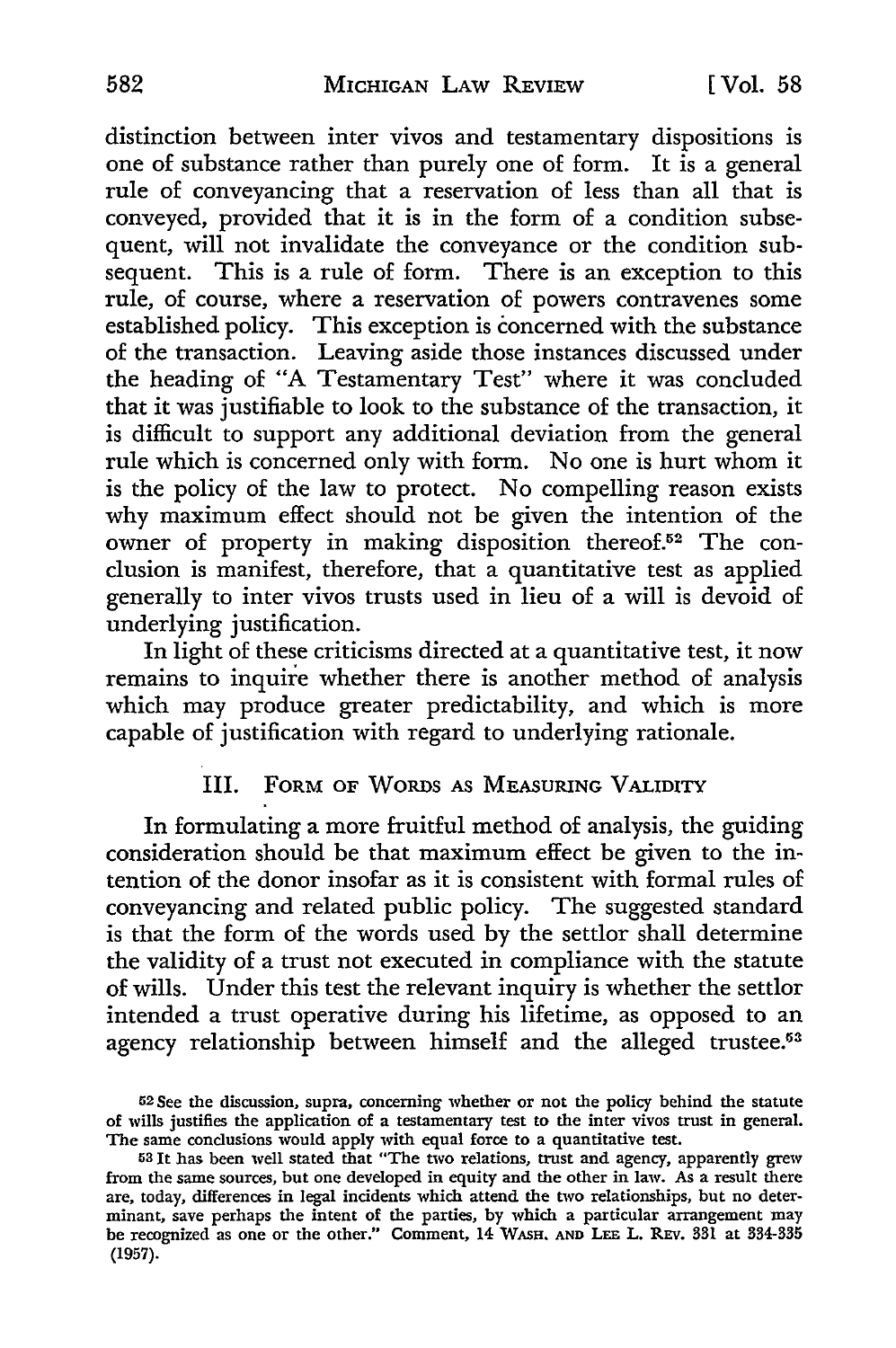#### **1960] COMMENTS 583**

This intent should be considered presumptively established **by** the words which the settlor employs in making the transfer. If he says "trust" and describes the legal incidents of a trust, these words should control, regardless of the quantum of reserved powers. But if it should appear that in actual operation the relationship between transferee and settlor was in fact inconsistent with trust, then it would be open **by** parol to rebut the presumption arising from the words employed.<sup>54</sup> It should not be supposed, of course, that this emphasis upon intent, of itself, is much of an innovation. In a number of cases it was thought to be of controlling importance whether the settlor intended to execute a trust operative during his lifetime.<sup>55</sup> Other cases which emphasize form in connection with the transfer reflect a similar consideration.<sup>56</sup> The novelty of the proposed test lies rather in the fact that it would exclude all other inquiries in the absence of facts calling into play an established policy of protecting surviving spouses or creditors or a policy against certain kinds of charitable bequests.

As indicated above, modern cases have been primarily concerned with the effect to be attributed to control retained over the adniinistration of the trust. **A** quantitative test was seen to have hypothesized a line marking the number and significance of the duties which the trustee must be given to perform without necessity of deferring to the unbridled discretion of the settlor. What effect would the application of the proposed test have upon the retention of control **by** the settlor over the administration of the trust? The requirement that there be a manifestation of an intention to create a trust means that the owner of the property must intend to create the legal incidents of a trust.57 One of the legal incidents of a trust is a trustee with duties to perform independent-

<sup>5</sup> 4 See Hanson v. Denckla, (Fla. **1956) 100 S. (2d) 378** at 384, revd. on other grounds **357 U.S. 285 (1958),** where the court thought it to be of importance that the settlor frequently exercised his reserved power to appoint beneficiaries, as bearing on whether he regarded the trust as ambulatory in nature. The parol evidence rule does not stand in the way, especially in view of the fact that the only real difference between an agency and a trust is the intention of the parties. Evidence of intent would seem to fall clearly within the ambiguous instrument exception to the parol evidence rule. See MCCORMICK, HANDBOOK **ON THE LAW OF EVIDENCE** §220 (1954).

**55** Dunham v. Armitage, **97 Colo. 216,** 48 P. **(2d) 797 (1935)** (striking down an alleged trust on the ground that no trust was intended); American Bible Soc. v. Mortgage Guaranty Co., **217** Cal. **9, 17** P. (2d) **105 (1932)** (upholding the trust on the ground that one was intended, without reference to the possibility of holding it testamentary).

**56** E.g., Stouse v. First Nat. Bank of Chicago, **(Ky. 1951)** 245 S.W. (2d) 914; Sheasley Trust, **366** Pa. 316, **77 A.** (2d) 448 **(1951);** Rose v. Union Guardian Trust Co., **300** Mich. **78,** 1 N.W. (2d) 458 (1942).

**57** See **I** ScoTr, TRusTs, 2d ed., **§23** (1956).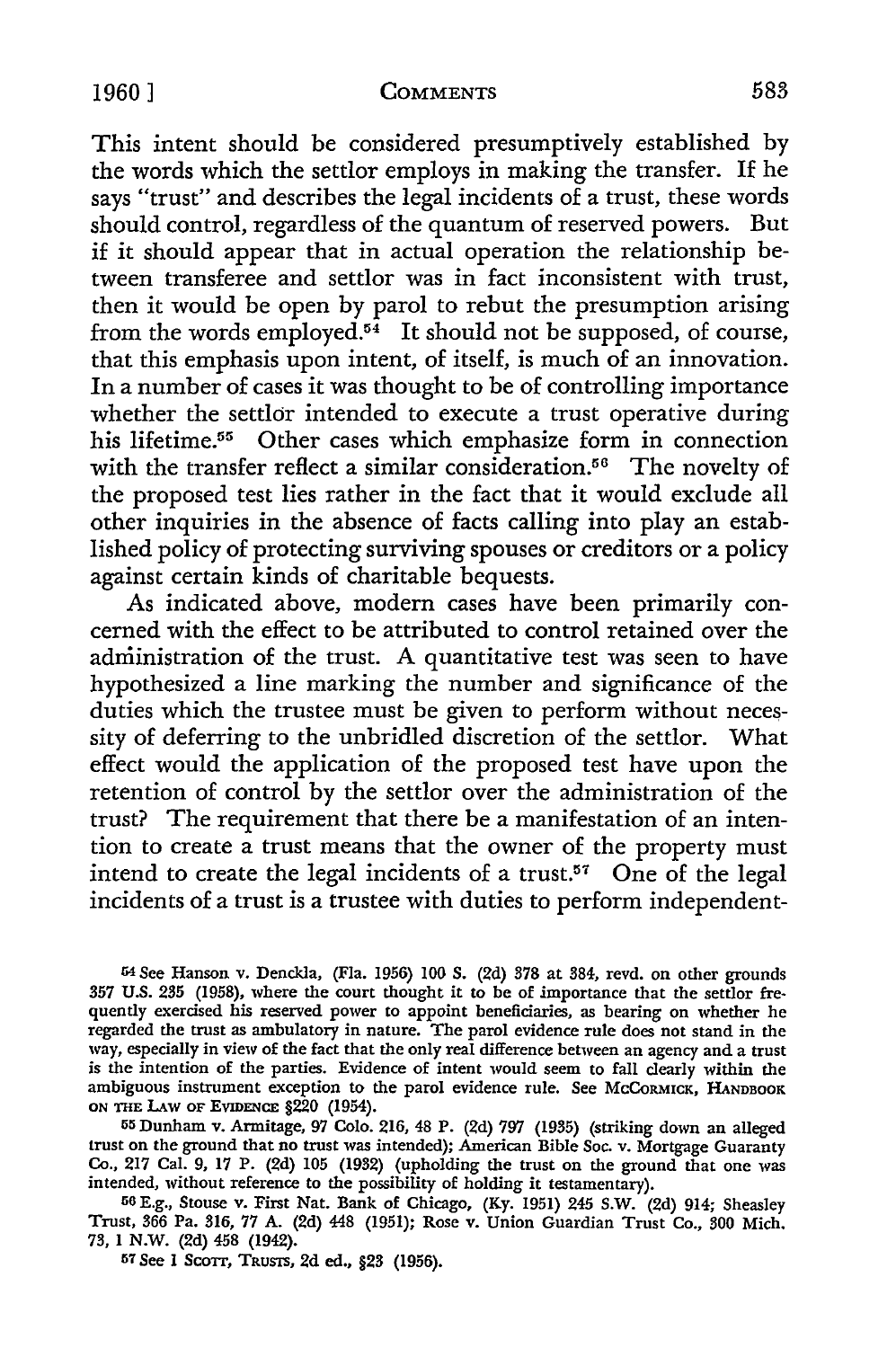ly of the discretion of the settlor.5s Unlike a quantitative test, however, the proposed test is satisfied so long as there are any duties given the trustee, regardless of when they are to be performed or of how significant they may be.<sup>59</sup> The proposed test is not one of degree, but rather one of presence or absence of the formal requisites of a trust. Given any duties in the trustee, the only relevant evidence that would support a finding of invalidity is parol evidence that the settlor did not actually intend what he described, as where he actually did exercise an unbridled discretion over the administration of the trust without protest on the part of the trustee.<sup>60</sup>

As the above discussion illustrates, the proposed test will create a greater degree of predictability than others discussed. The court does not hypothesize an undefined line which allows it to pick and choose on the facts of each case between duties given and powers retained. Predictability is predicated on a definitive rule of general application rather than upon comparison of the facts of prior cases.

From the standpoint of underlying justification, the proposed test likewise seems to be on sounder ground. There is no artificial limit to the powers that may be reserved in the form of conditions subsequent in the absence of a policy which requires the application of an alternative testamentary test such as that discussed above. In short, by looking to form rather than substance maximum effect is given to the intention of the donor where there is no discernible reason why it should not be given effect.

It remains to be seen how and to what extent the new test fits into existing law. Is it a practical and logical evolution of existing law, or is it merely wishful thinking without any practicable possibilities? Even though the courts have, by virtue of the vagueness of the quantitative test now employed, retained power to strike down a trust, the definite trend of the cases over the past decade has been toward upholding trusts notwithstanding larger

**<sup>58</sup>** Even in the case of a declaration of trust, the declarer-trustee is not free to do with the property as he wishes, but is bound **by** the terms of the trust. **1** Scorr, TRUSTS, **2d** ed., §17.1 (1956).

**<sup>59</sup>**Of course, the proverbial "hard case" where the setflor reserves virtually all that was transferred presents theoretical difficulties. However, the writer does not feel that the hard case requires him to relent. From a practical standpoint, the really hard case almost never occurs for the reason that the settlor has no need of reserving such a large quantum of powers in order to accomplish his purpose. In addition, the admission of degree would leave the proposed test open to the same criticisms as those directed at a quantitative test.